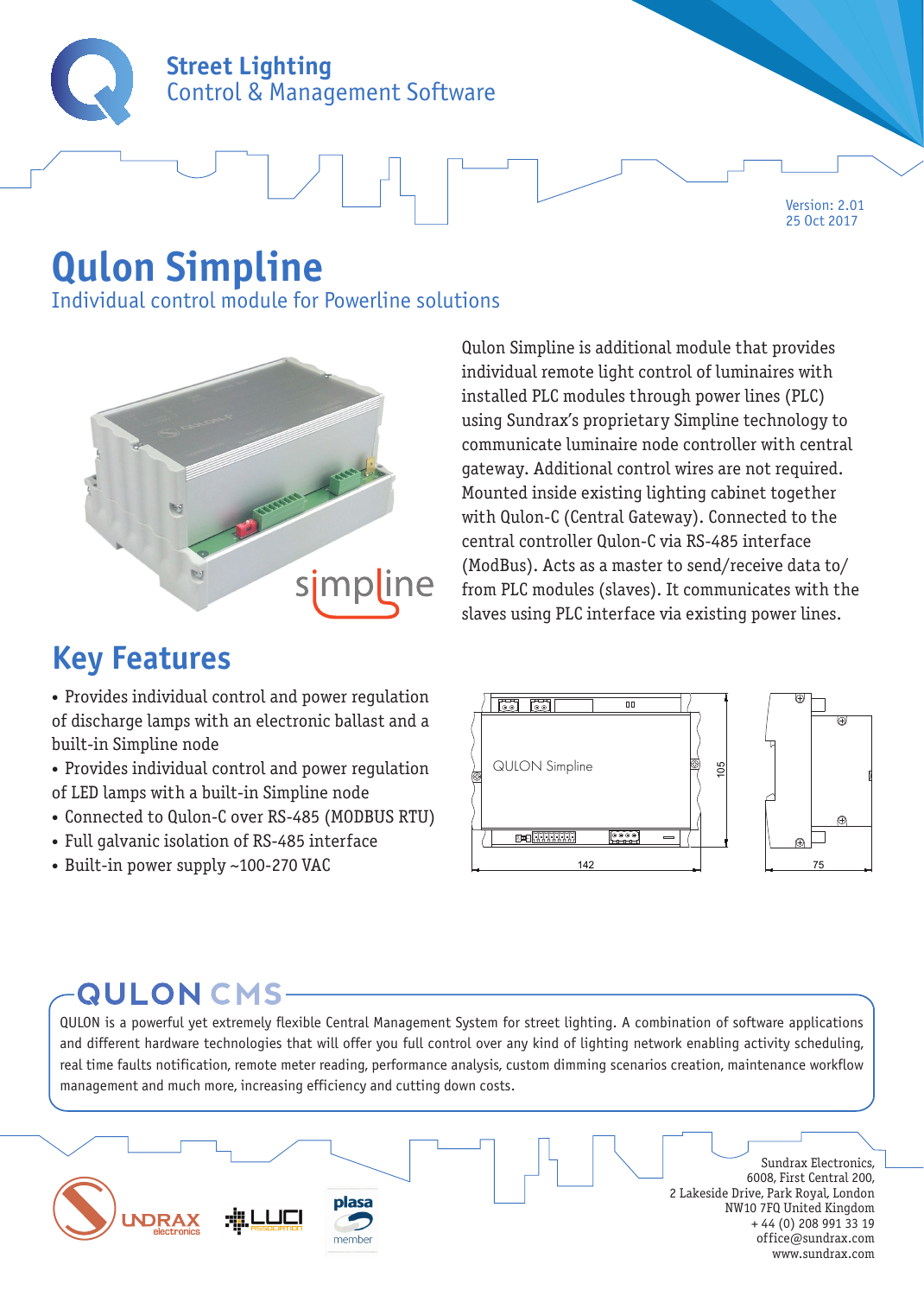# **Qulon Simpline**

Individual control module for Powerline solutions

# **Technical Specifications**

#### **Mechanical**

- Housing: DIN mounted case (8 modules)
- Material: Metal, Plastic
- Dimensions, mm: 142(D) x 105(H) x 75(W)
- Mass: 0.45 kg
- Mounting: DIN-rail in the power cabinet

### Power & Electrical

- Input Voltage: ~100-270 VAC, 50/60 Hz
- Number of phases: 1-3
- Input Power (max): 5 W
- Mains Fuse: 0.5 A

- Operating Temperature: -40...+70°C
- Storage Temperature: -50...+80°C
- Operating Relative Humidity (max): 95%
- IP Rating: IP 20
- Certification: CE, RoHS
- Warranty: 36 Month (Return to base)

#### Inputs / Outputs

• Connectors: Terminal blocks 2EDGVC, 15EDGVC

#### Interfaces and Protocols

- Serial interface: RS-485, PLC
- Max length of RS-485 line: 1500 m
- Communication with node: CENELEC EN 50065-1 (band C)

#### Configuration / Indication

- Setup: Remote via Qulon-C
- Indication: LEDs for Power and RS-485 activity

### Environmental **Package Contents**

- Qulon Simpline module
- User guide
- Connectors kit